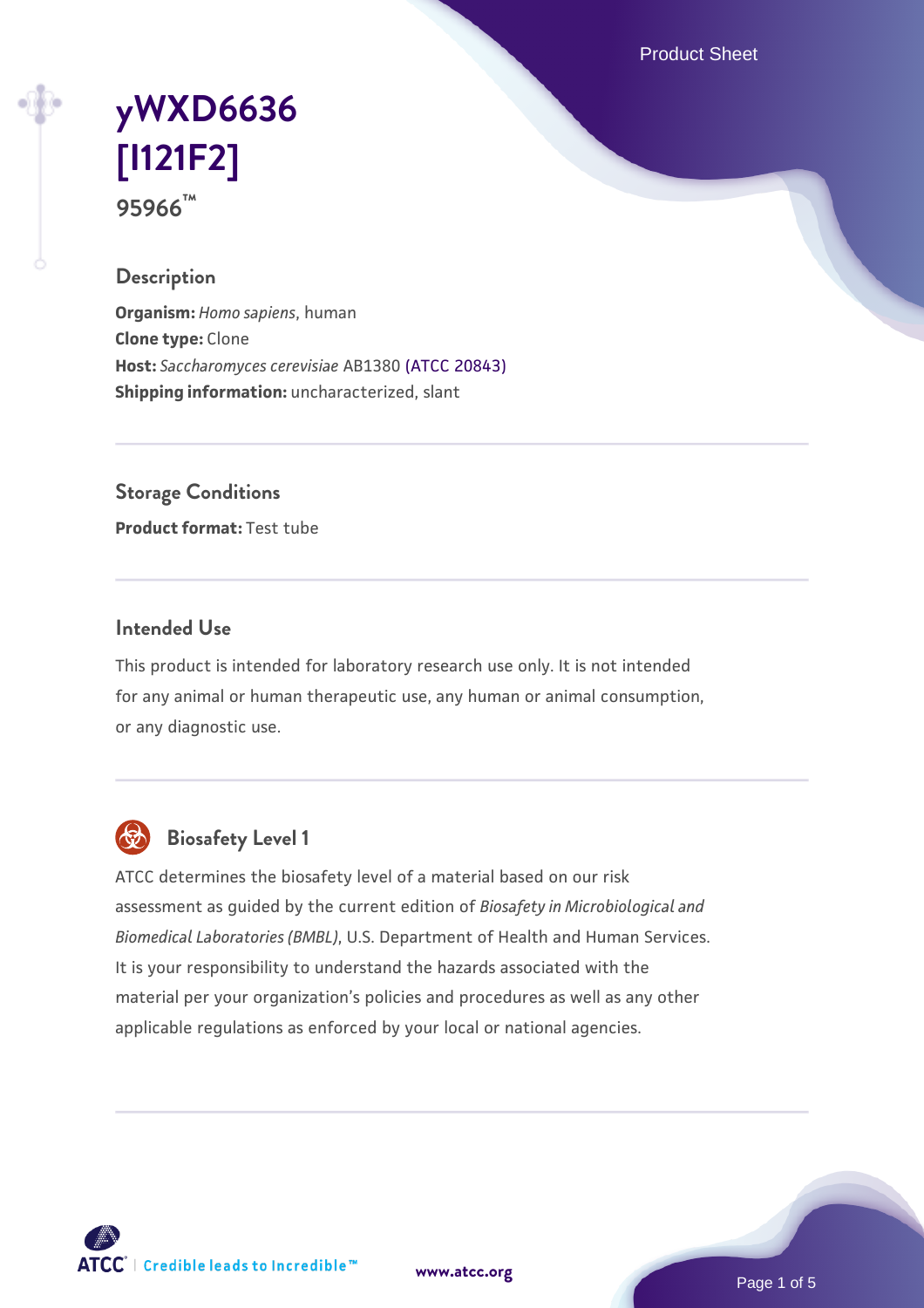#### **Certificate of Analysis**

For batch-specific test results, refer to the applicable certificate of analysis that can be found at www.atcc.org.

#### **Insert Information**

**Type of DNA:** genomic **Genome:** Homo sapiens **Chromosome:** X **Gene name:** DNA Segment **Gene product:** DNA Segment **Contains complete coding sequence:** Unknown

#### **Vector Information**

**Type of vector:** YAC **Markers:** SUP4; URA3; TRP1

#### **Growth Conditions**

**Medium:**  [ATCC Medium 1245: YEPD](https://www.atcc.org/-/media/product-assets/documents/microbial-media-formulations/1/2/4/5/atcc-medium-1245.pdf?rev=705ca55d1b6f490a808a965d5c072196) **Temperature:** 30°C

#### **Notes**

More information may be available from ATCC (http://www.atcc.org or 703- 365-2620).

#### **Material Citation**

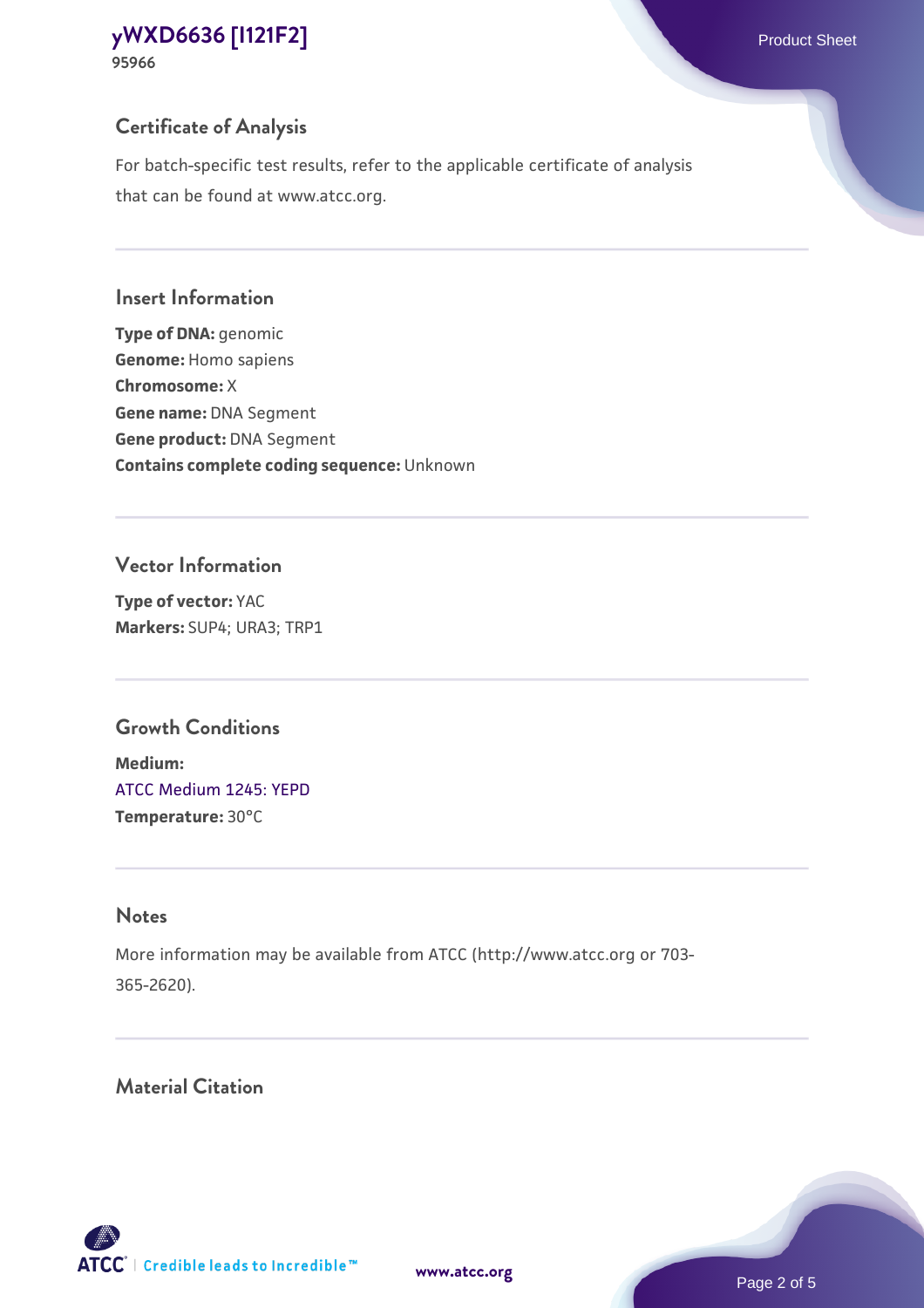If use of this material results in a scientific publication, please cite the material in the following manner: yWXD6636 [I121F2] (ATCC 95966)

#### **References**

References and other information relating to this material are available at www.atcc.org.

#### **Warranty**

The product is provided 'AS IS' and the viability of  $ATCC<sup>®</sup>$  products is warranted for 30 days from the date of shipment, provided that the customer has stored and handled the product according to the information included on the product information sheet, website, and Certificate of Analysis. For living cultures, ATCC lists the media formulation and reagents that have been found to be effective for the product. While other unspecified media and reagents may also produce satisfactory results, a change in the ATCC and/or depositor-recommended protocols may affect the recovery, growth, and/or function of the product. If an alternative medium formulation or reagent is used, the ATCC warranty for viability is no longer valid. Except as expressly set forth herein, no other warranties of any kind are provided, express or implied, including, but not limited to, any implied warranties of merchantability, fitness for a particular purpose, manufacture according to cGMP standards, typicality, safety, accuracy, and/or noninfringement.

#### **Disclaimers**

This product is intended for laboratory research use only. It is not intended for any animal or human therapeutic use, any human or animal consumption,





Page 3 of 5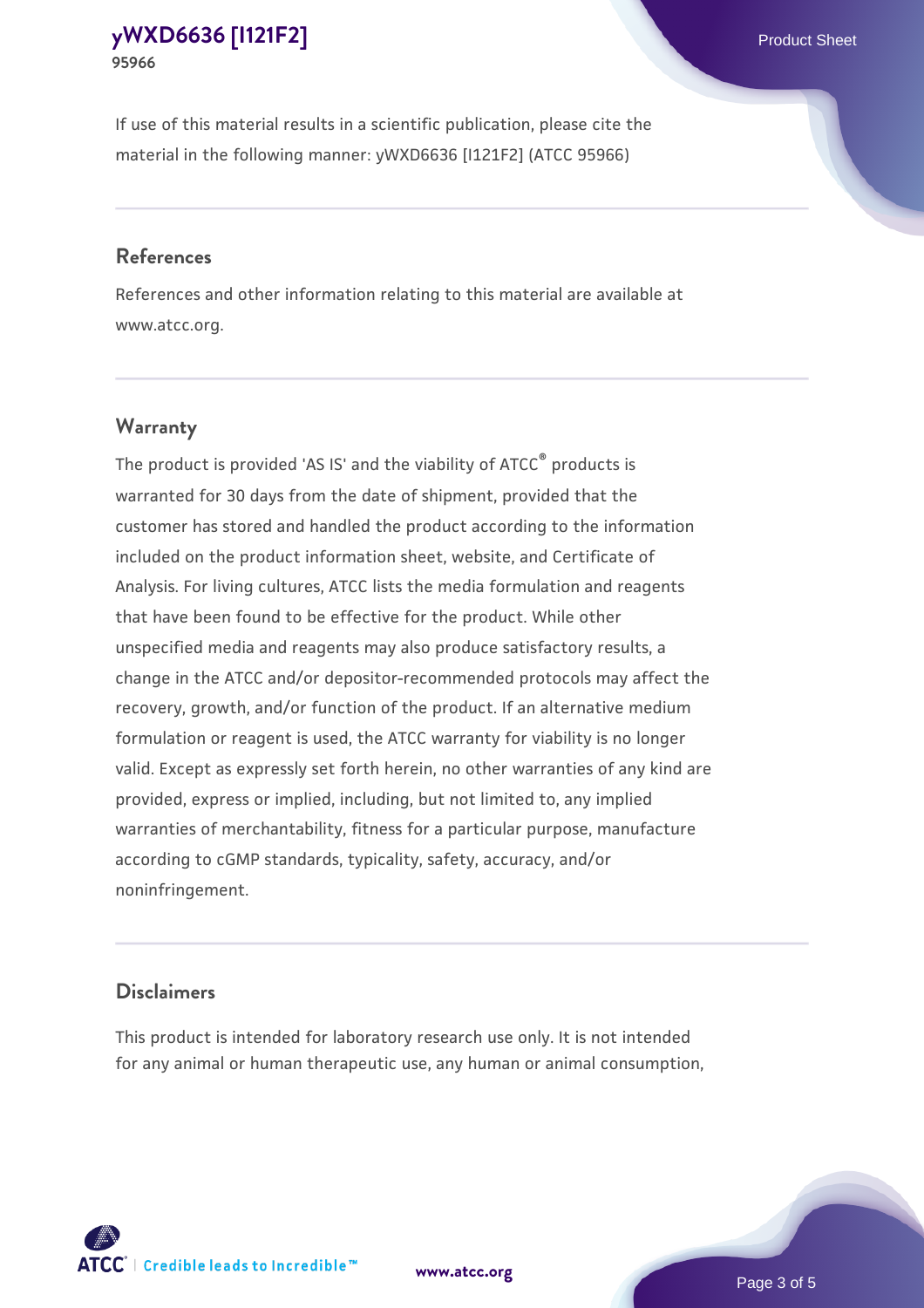or any diagnostic use. Any proposed commercial use is prohibited without a license from ATCC.

While ATCC uses reasonable efforts to include accurate and up-to-date information on this product sheet, ATCC makes no warranties or representations as to its accuracy. Citations from scientific literature and patents are provided for informational purposes only. ATCC does not warrant that such information has been confirmed to be accurate or complete and the customer bears the sole responsibility of confirming the accuracy and completeness of any such information.

This product is sent on the condition that the customer is responsible for and assumes all risk and responsibility in connection with the receipt, handling, storage, disposal, and use of the ATCC product including without limitation taking all appropriate safety and handling precautions to minimize health or environmental risk. As a condition of receiving the material, the customer agrees that any activity undertaken with the ATCC product and any progeny or modifications will be conducted in compliance with all applicable laws, regulations, and guidelines. This product is provided 'AS IS' with no representations or warranties whatsoever except as expressly set forth herein and in no event shall ATCC, its parents, subsidiaries, directors, officers, agents, employees, assigns, successors, and affiliates be liable for indirect, special, incidental, or consequential damages of any kind in connection with or arising out of the customer's use of the product. While reasonable effort is made to ensure authenticity and reliability of materials on deposit, ATCC is not liable for damages arising from the misidentification or misrepresentation of such materials.

Please see the material transfer agreement (MTA) for further details regarding the use of this product. The MTA is available at www.atcc.org.

### **Copyright and Trademark Information**

© ATCC 2021. All rights reserved.

ATCC is a registered trademark of the American Type Culture Collection.



**[www.atcc.org](http://www.atcc.org)**